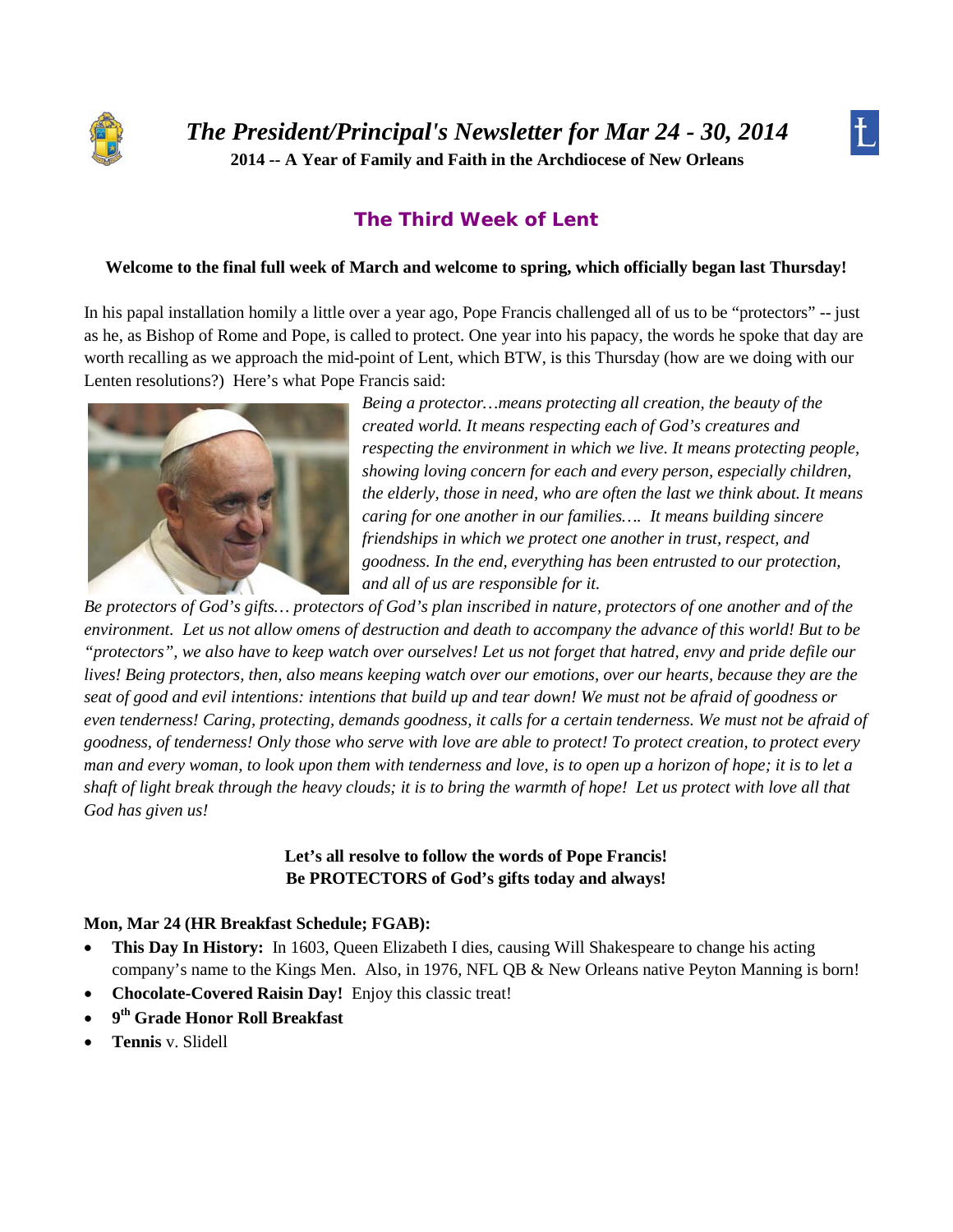## **Tue, Mar 25 (President/Principal's Assembly; C D E F)**

- **Feast of the Annunciation:** *The angel of the Lord declared unto Mary and she conceived by the Holy Spirit….* Christmas is nine months away!
- **TDIH:** In 1954, RCA manufactured its first color TV set and began mass production. We've come a long way! Today's students probably can't imagine a black and white TV set!
- **Pecan Day:** Name the only nut tree native to North America. ... You guessed it........ Pecan trees. Celebrate Pecan Day by cracking open and eating a few pecan nuts. Or have some pecan pie.
- **Vaffeldagen (Waffle Day):** While primarily a Swedish celebration, it's a good excuse to eat a waffle today! And you can add pecans to the batter for a double celebration!
- **Baseball:**  $8^{th}$  v. Hannan; JV & Varsity at Hammond (4 & 6)
- **Track:** JV Parish Meet at Hunter Stadium (4)
- **Tennis at Fontainebleau**
- **Marian Players:** *Anything Goes* preview night.

# Wed, Mar 26 (10<sup>th</sup> Grade HR Breakfast schedule; G A B C)

- **Manatee Appreciation Day:** Cherish the endangered manatee today! Here's a poem: *I Like Manatees swimming in the sea / Manatee, manatee/ Come play with me! Big and gray, In the bay, eating plants all day. /I like manatees swimming in the sea. Manatee, Manatee, come play with me.*
- **National Spinach Day:** Enjoy this wonderful veggie today! I love spinach!
- **Track:** Jr Hi in Fontainebleau Invitational
- **Dads Club Meeting (6:30 at Abita Brew Pub)**
- **Marian Players:** *Anything Goes,* opens tonight. Best wishes, MPs!

# **Thu, Mar 27 (11th Grade HR Breakfast schedule; D E F G)**

- **Quirky Country Music Song Titles Day:** Celebrate by playing such classics as Lou Carter's *If I Had a Nose Full of Nickels, I'd Sneeze Them All Atchoo* or Johnny Cash's *Flushed from the Bathroom of Your Heart* or Kenny Chesney's *If the Phone Doesn't Ring You'll Know It's Me* or Dan Hicks' *How Can I Miss You When You Won't Go Away* or Homer and Jethro's *She Made Toothpicks Out Of The Timber Of My Heart* and, no, I'm not making these up & these are just the titles that are printable by a Catholic school administrator who wants to keep his job!
- **TDIH:** March Madness is born when, on this day in 1939, The University of Oregon defeats The Ohio State University 46–33 to win the first-ever NCAA men's basketball tournament.
- **NEW Student Scheduling (**3:30—5:30 in Briggs Assembly Center) We look forward to welcoming the Class of 2019!
- **Baseball:** 8th v. John Curtis (site TBD); JV & Varsity v. Mandeville  $(4 \& 6:30)$
- **Rugby** v. Brother Martin (5:30)
- **Drama:** *Anything Goes! (7)*

# **Fri, Mar 28 (12th Grade HR Breakfast; A B C D)**

- **Track:** Varsity in Ponchatoula Invitational
- **Ultimate:** Annual trip to Atlanta for HS Terminus
- **Drama:** *Anything Goes! (7)*

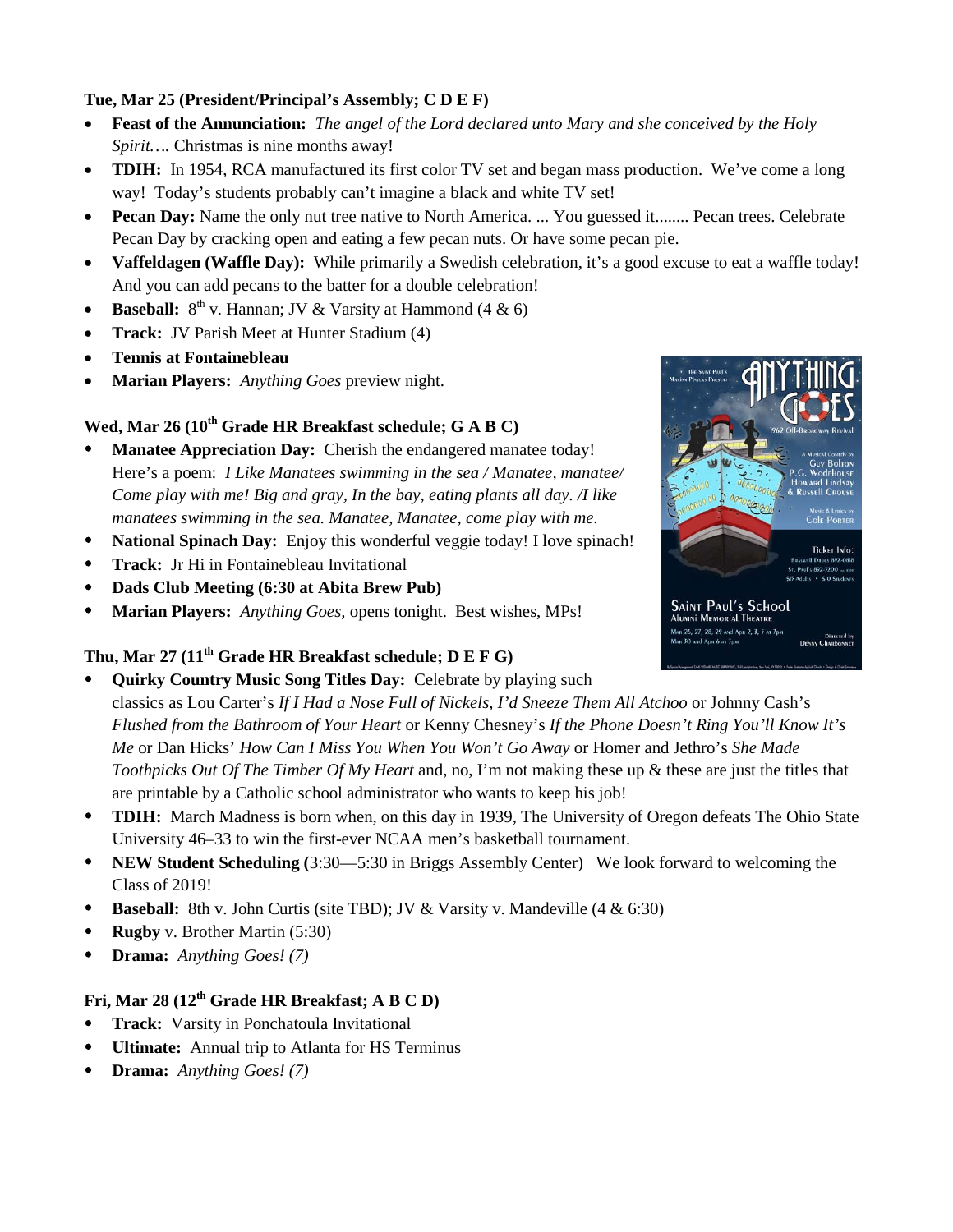## **Sat, Mar 29**

- **TDIH:** 1848, ice blockages caused rivers to run dry, and reduced the flow of water to such an extent that Niagara Falls' 3,160 tons of water per second flow came to a halt.
- **Knights of Columbus Founders Day:** The first Knights of Columbus charter was granted in 1882 on this day by the state of Connecticut. This Catholic and family fraternal service organization has grown into a force totaling nearly six million who annually donate tens of millions of dollars and volunteer hours to countless charitable projects.
- **Baseball:**  $9^{th}$  v. Pearl River (11) & Northshore (1:15); JV & Varsity at Northshore
- **Rugby** v. Audubon in BR
- **Lacrosse:** Jr Hi & 9<sup>th</sup> in Bayou Bash; JV & Var play away
- **Drama:** *Anything Goes! (7)*

Sun. Mar 30 – 4<sup>th</sup> Sunday of Lent, traditionally **called Laetare Sunday or Rose Sunday.** We are now past the mid-point of Lent so the Church "rejoices" (which is Laetare in Latin). Our salvation is nigh!

• **I hope and pray that our Catholic families will attend mass today. I encourage our non-Catholic families to attend the church, synagogue or mosque** 



*Young Lawyers prepare to leave for mock trial competition.*

**of their choice, especially our Christian families as we move into Lent.**

- **National Doctors Day:** We give thanks today for all physicians, especially the ones associated with SPS! The date is the anniversary of the first use of general anesthetic in surgery, on March 30, 1842, in Jefferson, Ga. Let's all stay healthy today and give the good docs the day off!
- **The Grass is Always Browner on the Other Side of the Fence Da**y**:** this day is meant to inspire people to be happy with what they have, rather than selfish and greedy and envious of other people.
- **Drama:** *Anything Goes! (3)*
- **National Pencil Day:** Today is Pencil Day! On this day in 1858, the United States Patent and Trademark Office granted the first-ever patent for a modern pencil with an eraser attached to it. Hymen Lipman created the wooden pencil and received high praise for how easy it was to use for writing and drawing. Did you know that a single wooden pencil can write 45,000 words or draw a line that is 35 miles long? A pencil can also write under water, upside down, or in zero gravity. Manufacturers painted the first pencils yellow because the color was associated with royalty and honor. People quickly began assuming that yellow pencils were the best type! To celebrate Pencil Day, set aside your laptop and use a pencil and paper to write today! And on NPD, I offer the following, sent to me by an SPS mom recently:

*A PENCIL MAKER TOLD THE PENCIL 5 IMPORTANT LESSONS JUST BEFORE PUTTING IT IN THE BOX: 1.) EVERYTHING YOU DO WILL ALWAYS LEAVE A MARK.*

*2.) YOU CAN ALWAYS CORRECT THE MISTAKES YOU MAKE.*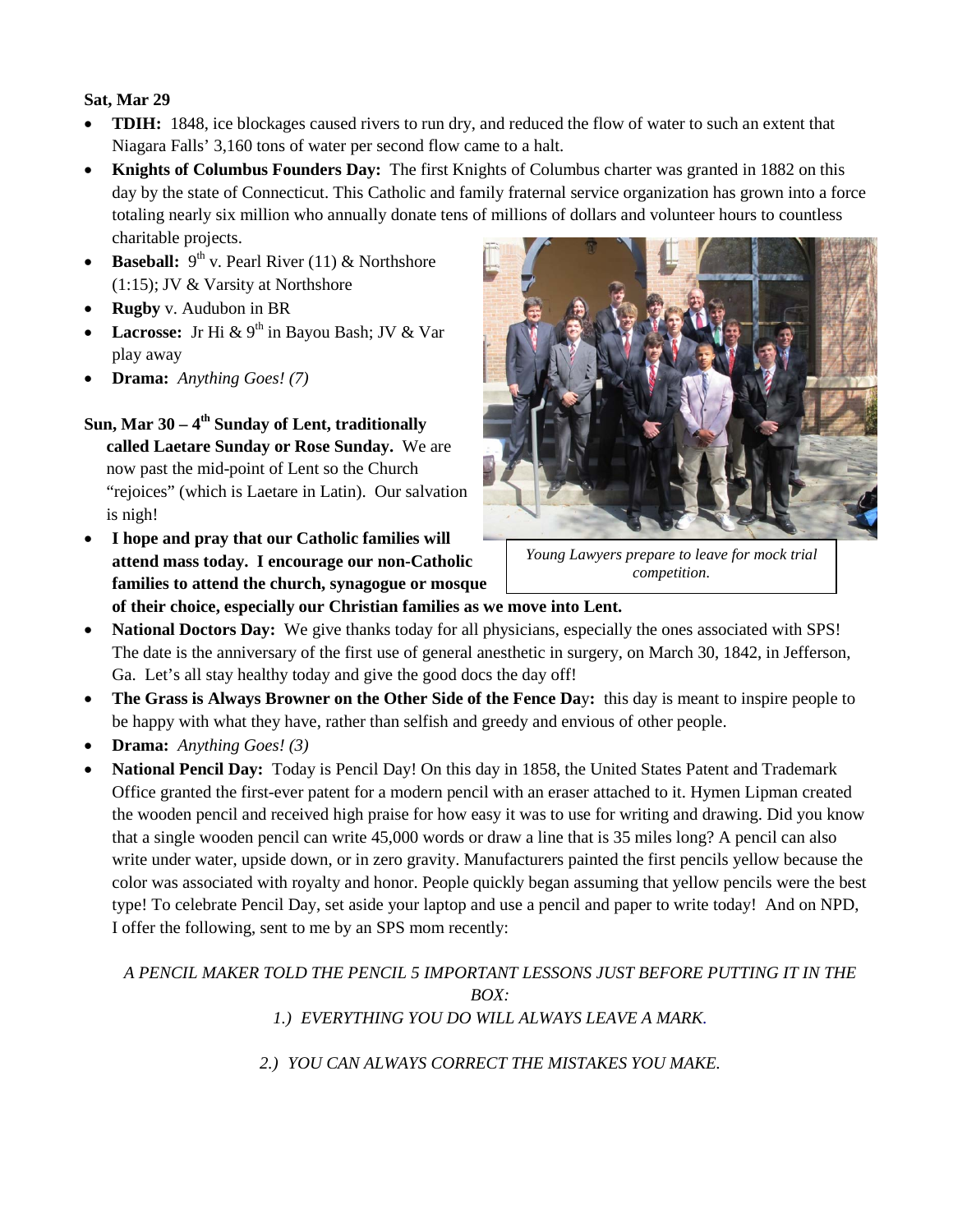#### *3.) WHAT IS IMPORTANT IS WHAT IS INSIDE OF YOU.*

#### *4.) IN LIFE, YOU WILL UNDERGO PAINFUL SHARPENINGS, WHICH WILL ONLY MAKE YOU BETTER.*

## *5.) TO BE THE BEST PENCIL, YOU MUST ALLOW YOURSELF TO BE HELD AND GUIDED BY THE HAND THAT HOLDS YOU.*

*We all need to be constantly sharpened. This parable may encourage you to know that you are a special person, with unique talents and abilities. Only you can fulfill the purpose which you were born to accomplish. Never allow yourself to get discouraged and think that your life is insignificant and cannot be changed and, like the pencil, always remember that the most important part of who you are, is what's inside of you.*

Now, go out there and be a pencil!

**2014-15 Scheduling Sessions:** This week, current 8<sup>th</sup> and 9<sup>th</sup> graders will begin choosing classes for next year. Only **students who have completed the registration process** 



**(turned in both fee and form) will be allowed to select classes**. If your registration is incomplete and you plan on your son attending next year, please send payment and registration form on Monday morning. Thanks. Direct any questions to me. Current  $10^{th} \& 11^{th}$  grade students have already received their scheduling packets and should return them to the counseling office this week. PLEASE TAKE THIS SERIOUSLY. We make hiring and curriculum decisions based upon the scheduling packets.

**Report Cards** were emailed last week. Parents, please encourage your sons to seek extra help if needed. National Honor Society and individual teachers offer extra help and tutoring.

**Honor Roll Breakfast:** We began our final round of HR breakfasts last Friday. Breakfast lasts from 7:40 – 8:20 and parents are invited. Here's the rest of the schedule:

- March  $24 9$ <sup>th</sup> Grade Honor Roll Breakfast
- March  $26 10^{th}$  Grade HR Breakfast
- March  $27 11$ <sup>th</sup> Grade HR Breakfast
- March  $28 12^{th}$  Grade HR Breakfast

**The Good, the Bad, & the Ugly:** Last week, I wrote that we would be "stepping up" our vigilance in terms of student drug and alcohol use. Towards that end, the local police brought a drug dog to campus last week at our request. The results? Nothing. Nada. Negative. We had been trying to get the drug dogs on campus all year, like we usually do, but the change in the local police administration delayed the efforts. We are now back on the schedule and will continue to employ this deterrent. Our pre-freshmen were a little surprised at this, but our older guys were used to the canine presence.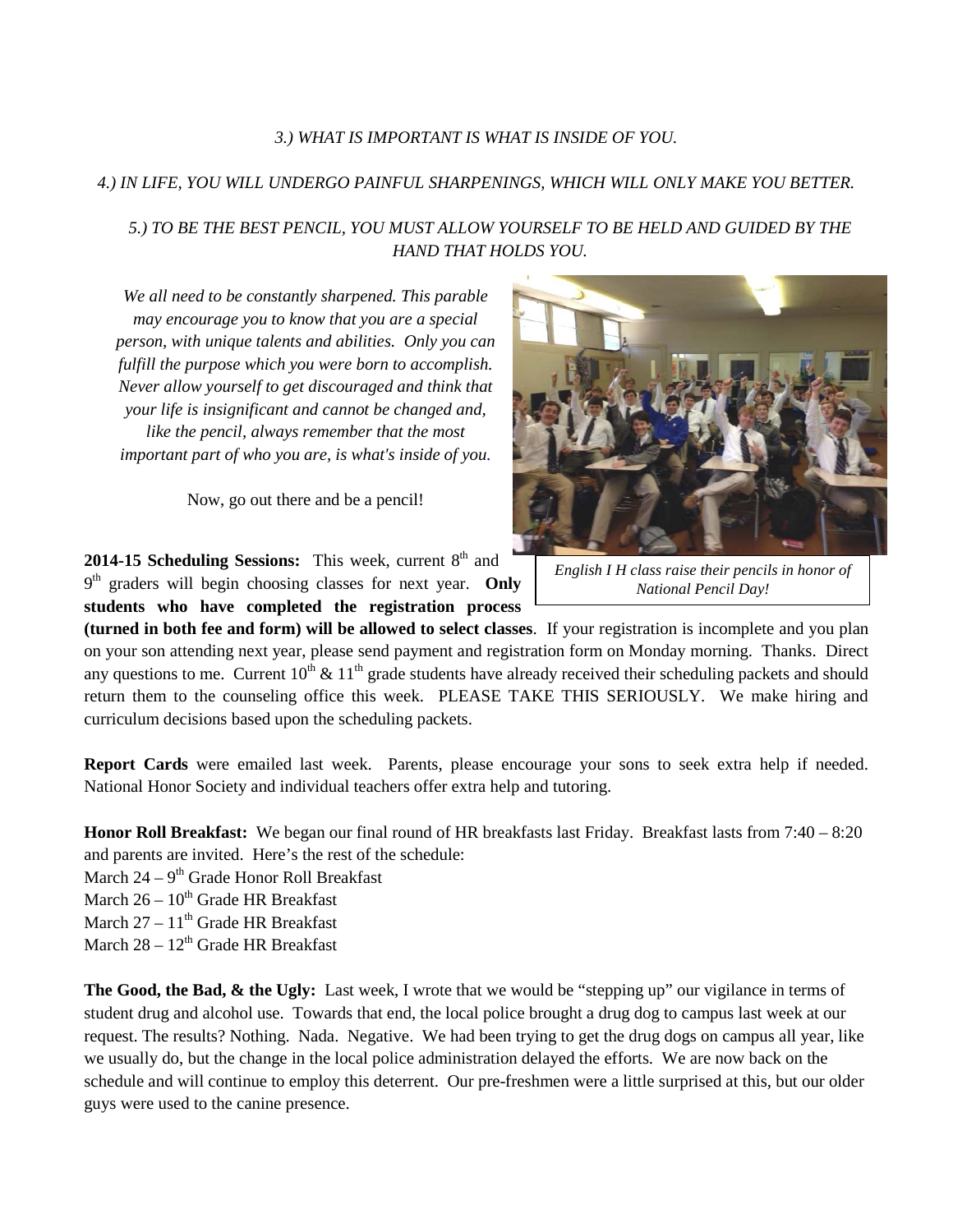We also drug tested 20 students last week – some were "random" tests and some were targeted tests. The results? One positive, 19 negative. We are working with the family of the student who tested positive and he will be retested soon and must pass the test or he risks losing his privilege of being an SPS student. I again emphasize that Saint Paul's is the ONLY school for boys in our area which drug tests – the overwhelming majority of which come back "negative." I encourage all parents to test, too!

I write the above to assure all that we take seriously our obligation to provide a drug free environment for our students and to emphasize the need for healthy, life-affirming choices.

**De La Salle High School** in New Orleans is pleased to announce the appointment of Myles Seghers, PhD as Principal for the 2014-15 school year. Dr. Seghers has a long and distinguished career in Catholic education in our city. He served as an administrator at Rummel High School for over 20 years. He then served the Archdiocese of New Orleans as Associate Superintendent for Catholic Schools for 10 years. Upon completion of his doctoral program, Dr. Seghers went to Our Lady of Holy Cross College where he was Dean of the School of Education. During that tenure, he published extensively about teacher development and is a nationally recognized presenter on how to improve teacher performance. His last position at the college was to serve as the interim President. He succeeds current principal, Ms. Peggy St. John. Welcome to the Lasallian family of administrators, Myles!

**AFJROTC:** Many of you know that the LA 41<sup>st</sup> (our Air Force Junior ROTC) program lost its official status last year due to government budget cuts and the relatively small number of cadets involved in our program. At our recent inspection, the regional director was so impressed with our program that we were informed we can return to full status if can recruit at least 70 students for the program. The program's viability is a direct result of Sgt. AJ East's hard work, and I am very grateful to him. As students go about choosing their courses, please have your sons consider Junior ROTC. We would love to return to full status, as the program does so much good for the cadets.

## **Musings on Last Week:**

- **Mother-Son "Linner"** (that's what one student called it since it was moved to 4 pm and thus was no longer a "brunch" so he combined lunch and dinner! Congrats to **freshman Reagan Hill** for this neologism!): The ten seniors who spoke were great. Congratulations to **Eric Boudet, Michael Curry, David Davenport, Jordan Jacob, Andrew Marshall, Benny Miller, Handsome Monica, Justin Sciortino, Nick Sibley, & Paul Tilly**. And five pre-freshmen did a wonderful job on that perennial favorite, "Love You Forever." Well done **Hayden Coutrado, Ashton van Deventer, Bradley Anzalone, Patrick Baldone, & Grant Hughes**. The musical accompaniment was done by **Bryan Livaudais**.
- **St. Joseph Day Mass:** Thanks to all who helped. I think St. La Salle was pleased.
- **Testing:** Congrats to all for a very successful first-ever in school ACT test for juniors & EXPLORE for freshmen.
- **Baseball:** Great start to District with win over Slidell. Good luck this week with THREE district game! And our 8<sup>th</sup> grade team Jesuit 12-4! Well done, pre-freshman wolves!
- **Track:** Jr Hi Track Meet was a success with an overall  $2^{nd}$  place; thanks Al et al. And Varsity did well in Nokia All State Sugar Bowl meet with Zachary Albright setting a meet record & DC Lipani winning his race, too!
- **Golf Wolves** won again on Wed! And did great in the Beau Chene Tournament on Sat.
- **Tennis Wolves** beat "da Pope" 5-0!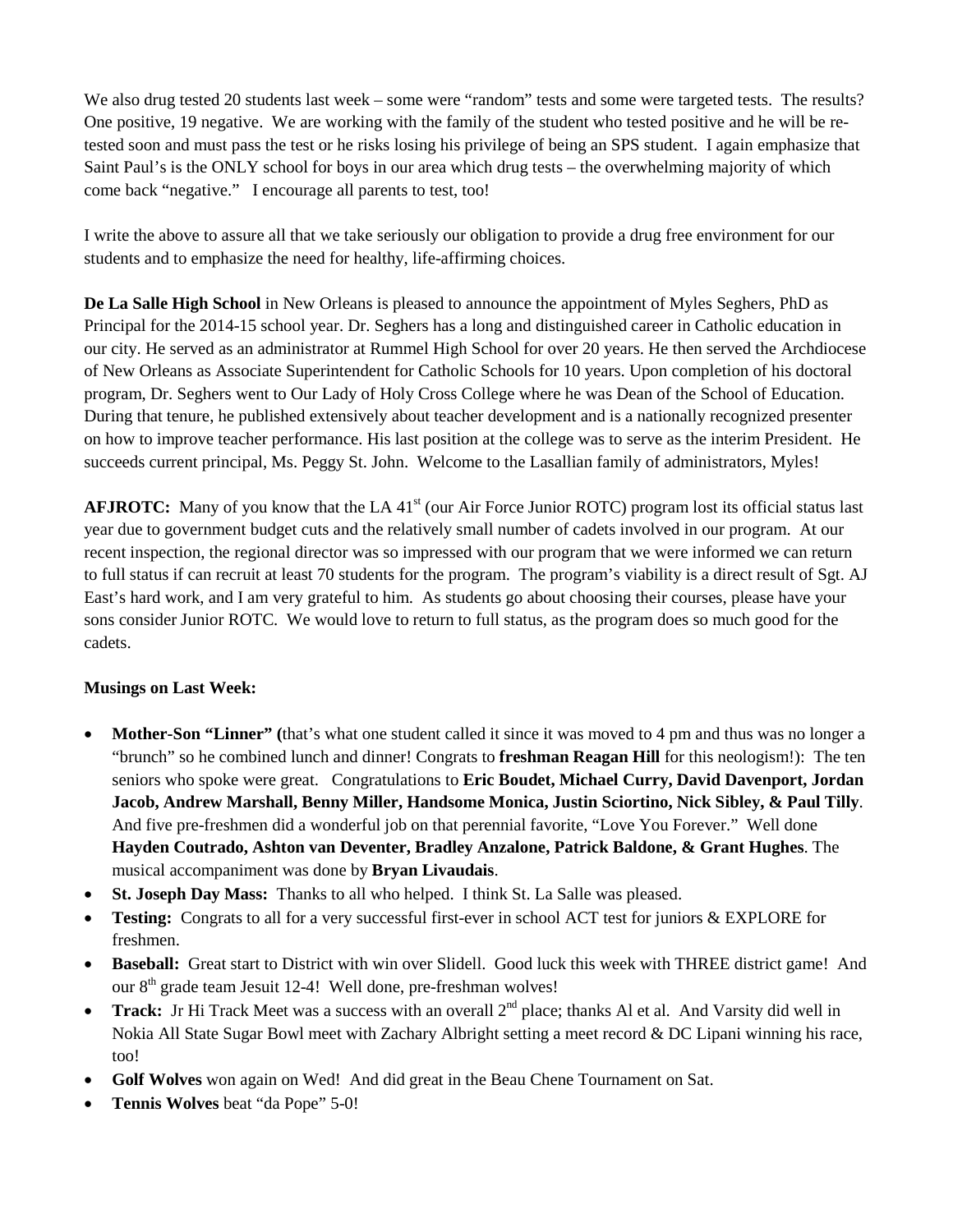- **Powerlifting:** The Iron Wolves finished SECOND in STATE! Congats! More in later newsletters!
- **Ozone Spring Run--**a success! Thanks, Alumni Association!
- **Lasallians on Campus:** Thanks for welcoming the District and Mission & Ministry Councils. They enjoyed their stay on our beautiful campus!
- **Lacrosse:** JV and Varsity lacrosse teams defeated Northshore on Saturday with big scores at Hunter Stadium. And our 8th grade team traveled to the Southshore and defeated both Jesuit and Bro Martin. Geaux LAX Wolves!
- **AFJROTC:** Congrats to Color Guard for presenting the colors at last week's NO Pelicans game! B/c the Pels were playing the Toronto Raptors, our guys had to present both the American and Canadian flags.
- **Young Lawyers:** Our guys participated in regional competition yesterday.
- **PLTW Conference:** The participants were impressed (mostly public schools) with our program and our campus and two even asked for student applications! Our PLTW program continues to be the model in our area.

**2014 Summer at Camp Abbey Seeking Staff:** Camp Abbey, a ministry of the CYO/Youth & Young Adult Ministry Office of the Archdiocese of New Orleans, has begun preparations for its 2014 summer program and is seeking high school student applicants for junior counselor positions and graduating seniors, college students, and older for senior counselor and administrative positions. Although all positions are



*SPS AFJROTC prepares to present the colors at last week's NO Pelican / Toronto Raptor game. Note Canadian flag in addition to the US flag.*

paid, staff may decline stipends in favor of service hours if applicable. Camp includes opportunities for prayer, Mass, the Sacrament of Reconciliation, and Eucharistic Adoration, as well as activities such as volleyball, basketball, softball, flag football, arts & crafts, archery, swimming, boating, performing arts, camping, and hiking.

If you enjoy the outdoors, want to share your Catholic faith, and serve as a mentor and role model, consider applying for summer staff at Camp Abbey. Boys' camp staff serves during June 2014, and girls' camp staff serves during July 2014. For more info or applications, visit [www.campabbey.org](http://www.campabbey.org/) or contact [campabbey@arch-no.org](mailto:campabbey@arch-no.org) or 985-327-7240.

**Botanical Wolves:** The BWs have been busy with the beginning of spring. Our campus is looking more beautiful than ever. The BWs call your attention to the following:

• To support their efforts, the BWs will sponsor a PLANT SALE this Saturday, March  $29<sup>th</sup>$  beginning at 9:00 am.



*The work of the Botanical Wolves beautifies the campus.*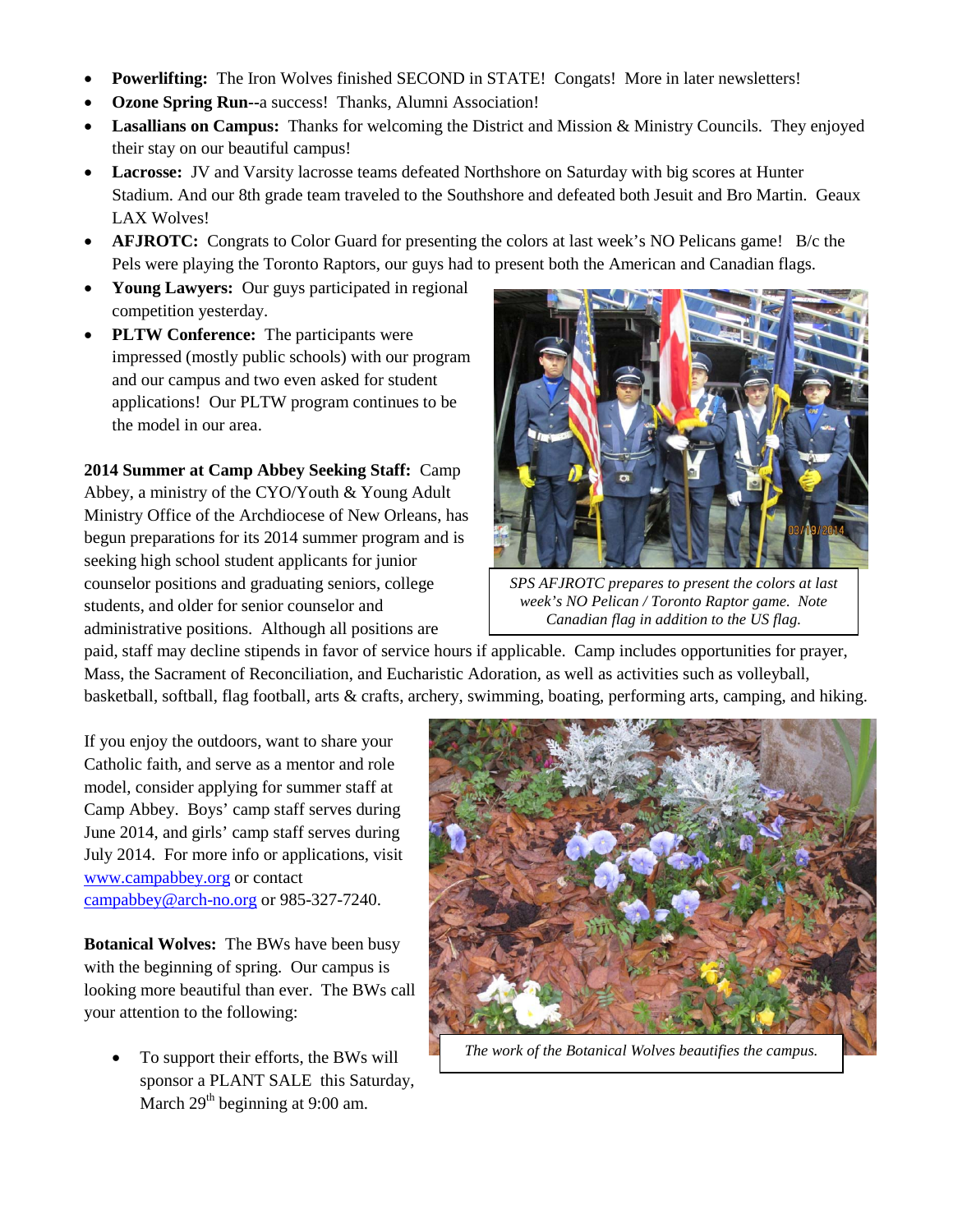- Volunteers are needed to water the plants as the warm months approach.
- For further information, please contact Linda Trahan@ [botanicalwolfpack@gmail.com](mailto:botanicalwolfpack@gmail.com) or call her @ 985-630-3024. You may also call Connie Nichols Phillips @ 504-908-3700 or email @ [cphillips@docusource.us](mailto:cphillips@docusource.us)

**Dads Club:** The SPS Dads Club will meet this Wednesday at 6:30 pm at the Abita Brewery. We encourage all dads to join us. Thanks, Dads Club, for all you do for SPS.

**Catholic Sophomores in Mary Queen of Peace Parish:** Registration for the Sacrament of Confirmation, which is administered in the junior year, will be Monday, March 24 from 4 until 8, Tuesday, March 25 from 10 –noon and 4-6; Wednesday, March 26 from 4-8, Monday, March 31 from 4-8, and Tuesday, April 1, from 10 – noon. If your son plans on being confirmed next year, you must attend one of these meetings and bring his Baptismal record and \$50 registration fee. If for any reason you can't afford the feel, allow MQP to provide financial aid. Confirmation program begins on Tuesday, April  $29<sup>th</sup>$  at 7 pm. Contact Jewell Bayhi at 674-9794 for more info.



**The Paper Wolf:** Read The Paper Wolf! [\(www.thepaperwolf.com\)](http://www.thepaperwolf.com/) I do! We've got an outstanding,

AWARD WINNING digital newspaper! Compliment the outstanding staff. Subscribe! Support the future of journalism! Geaux Paper Wolves!

**Social Media:** Superintendent Trey Folse of the St. Tammany Public School District sent a letter to all of his students' parents on Feb 25, informing them that school leaders and law enforcement agencies are seeing an uptick in "inappropriate behavior on social media platforms.'' Mr. Folse said the activity authorities are warning parents about can range from cyber bullying to students posting inappropriate pictures of themselves or others. The letter warns parents that some students might have two accounts on such sites as Facebook, Vine, Twitter, Instagram and SnapChat - one that parents can see and another that parents do not have access to. "Some of these apps can also give children a false sense of security about the privacy of what they are sending,'' the letter says. I commend Supt. Folse and echo his sentiments.

**Louisiana Magnolia Tri** will be held on Sat, Apr 5th at 7:30 am to benefit the Magnolia Community Services [\(http://www.mcs-nola.org\)](http://www.mcs-nola.org/), an organization leading the way for people with developmental disabilities. A 600 yard swim, 12 mile bike and 5K run comprise the Tri. More info and registration at: [https://register.cajuntiming.com/Search/event.aspx?id=25259.](https://register.cajuntiming.com/Search/event.aspx?id=25259) Sign up early – Limited space.

**In the Good Old Summer Time:** Looking for worthwhile summer activities? Here are a few:

- Louisiana Youth Seminar (LYS): a weeklong (July 20 25) leadership camp held on LSU's campus in Baton Rouge designed for rising juniors and seniors who demonstrate leadership abilities in their schools. More info a[t www.louisianayouthseminar.org.](http://www.louisianayouthseminar.org/) **SPS 2012 graduate Will Barnett was on campus last Tuesday during lunch to discuss the program and answer questions.**
- **Camp Bocamb:** This camp, conducted by the Legionaries of Christ on Hwy 437 in Covington on June 2-8, is for boys in grades 5-9. Mass, good food, sports, field trips, and fun. Check out pictures from 2013 at [www.facebook.com/conquestlouisiana.](http://www.facebook.com/conquestlouisiana) Contact Martha Lindlay at [mfl33184@yahoo.com](mailto:mfl33184@yahoo.com) for more info and registration.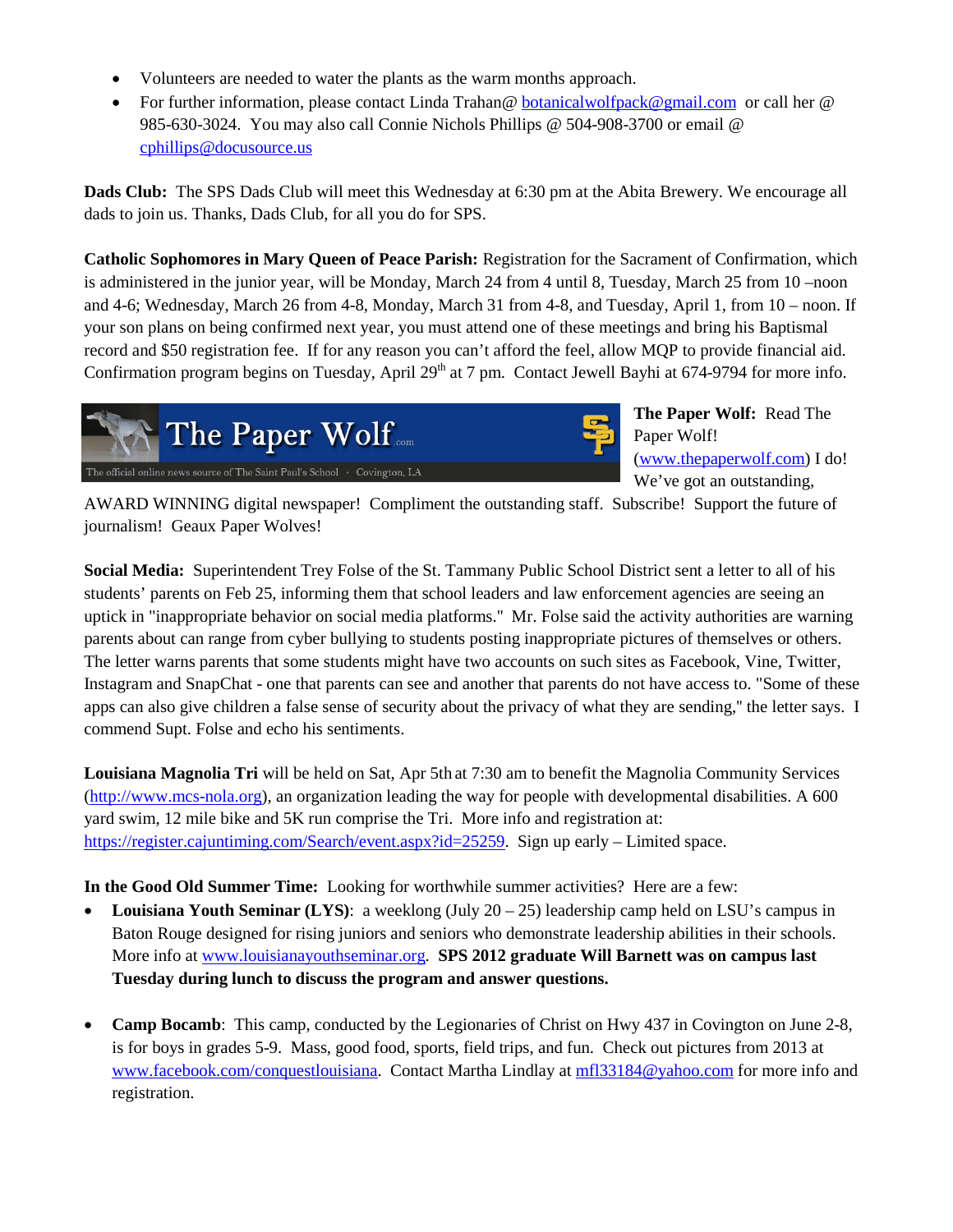- **Positive action and Positive Attitude Ca**mps: The Positive Attitude and Positive Action camps are youth leadership workshops designed to teach junior high and high school students leadership and communication skills so that they can return to their schools and communities and implement programs that have a positive impact on others. More info at<http://www.pacamp.org/about.html>
- **SPS Summer Camps:** We offer excellent one week camps in baseball, football, basketball, wrestling, soccer, and drama. Click here<http://www.stpauls.com/student-life/summer-camp/> for more info.

**SPS Mardi Gras Bead Drive**: Instead of throwing old beads out, please donate beads to the SPS bead drive. All beads will be donated to help fund St. Michael's Special School. This is a school that helps kids with disabilities such as autism, cerebral palsy, and Asperger's syndrome. The beads donated will help with color and shape lessons, as well as funding for school.



*school mass last week.*

**Vincent Van Gogh**'s birthday is this Sun, Mar 30. Two years ago, to celebrate this famous Dutch artist (1853- 1890), Brother Tim Coldwell, our pun-prone provincial, researched the following Van Gogh Family Tree. It's worth another read – and serves as H of the W! Prepare to groan. Sorry, Vincent!

*Vincent's dizzy aunt: Verti Gogh His brother who ate prunes: Gotta Gogh The brother who worked at a convenience store: Stopen Gogh The grandfather from Yugoslavia: U Gogh His magician cousin: Wherediddy Gogh His Mexican cousin: Amee Gogh The Mexican cousin's American half-brother: Gring Gogh The constipated uncle: Gotta Gogh*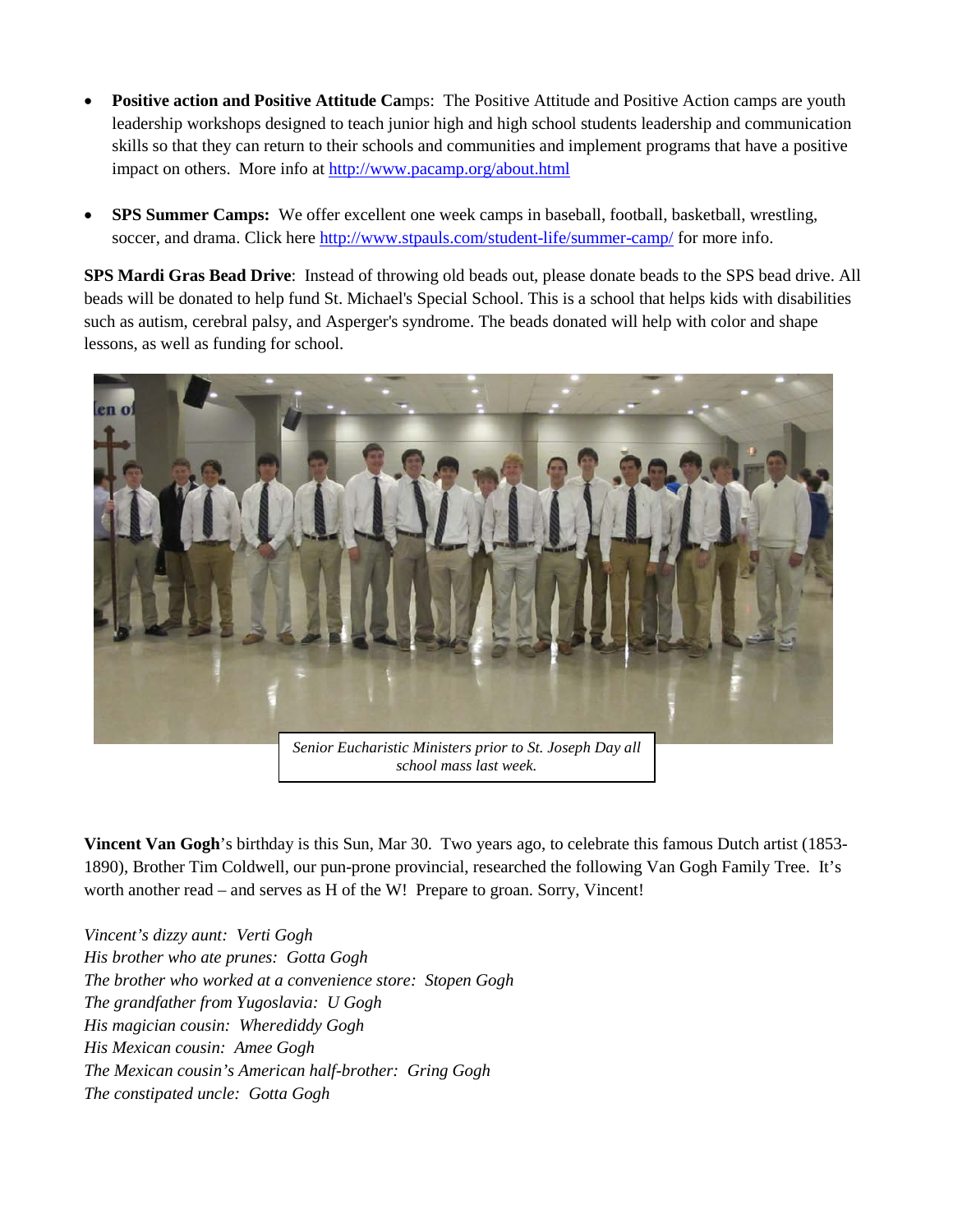*The ballroom dancing aunt: Tang Gogh The bird loving uncle: Flamin Gogh The fruit loving cousin: Man Gogh An aunt who taught positive thinking: Wayto Gogh The bouncy little nephew: Po Gogh A Cajun sister who loved disco: Geaux Gogh The niece who travels the country in an RV: Winnie Bay Gogh* Brother Tim closed with: *I saw you smiling: There ya Gogh!*

**Prayers Requested:** SPS alum Ben Blanchard '00, son of SPS Trustee Susan Blanchard, was diagnosed last week with Ewing's Scarcoma, a rare, aggressive tumor-type cancer. He will soon begin 8-12 months of chemotherapy, with possible surgery and radiation, at MD Anderson. We offer our prayers for Ben, his parents (Mark & Susan) & brother, Chris '03.

Prayers are also requested for Athletic Director Craig Ketelsen and his family. Craig's dad, the legendary "Coach K", the former head wrestling coach at LSUS, entered eternal life Saturday afternoon after a long illness.



*Vincent Van Gogh's "Vase with Twelve Sunflowers"*

**I'm Still Begging:** Thanks to those who each week to my request. But

PLEASE – I need everyone's help, including alumni and grandparents. For clarity, I offer the following:

- Almost **all private schools conduct annual funds**; many are high pressured; ours is not.
- The Annual Fund funds tactical, short term projects, e.g. technology, special programs (e.g. engineering). The Capital Campaign funds large infrastructure projects (the \$4 million La Salle Hall renovation.)
- You may "pledge" your gift and pay later or in installments (monthly, etc.). **More and more families are using automatic credit card monthly payments of \$10 or \$20 dollars.** WONDERFUL!
- Gifts of stock are welcome.
- **No gift is too small. I repeat: no gift is too small!** What's important is that everyone participates.
- If you are contributing to the Capital Campaign or financially supporting SPS in some other way, I understand! Thanks. Can you send \$10 to Annual Fund so I can show an increase in participation?
- Please consider helping if you have not already done so and are in a position to do so. Many thanks!

**WE NEED GRANDPARENT SUPPORT!** Several grandparents approached me on GP Day about donating and asked why they aren't solicited like other schools do. I replied that we need and welcome their support and they all replied that they would contribute. **If you would like to inform your son's grandparents of the drive, please do so – or provide me with an address and I'll personally appeal. I'll send them a nice "thank you" note, too!** Even a small donation (\$5!) is welcome.

**Tickets for St. Paul's spring musical, "Anything Goes"** are on sale in the administration building. Get them soon as they sell out quickly. Opening night will be Wednesday, March 26.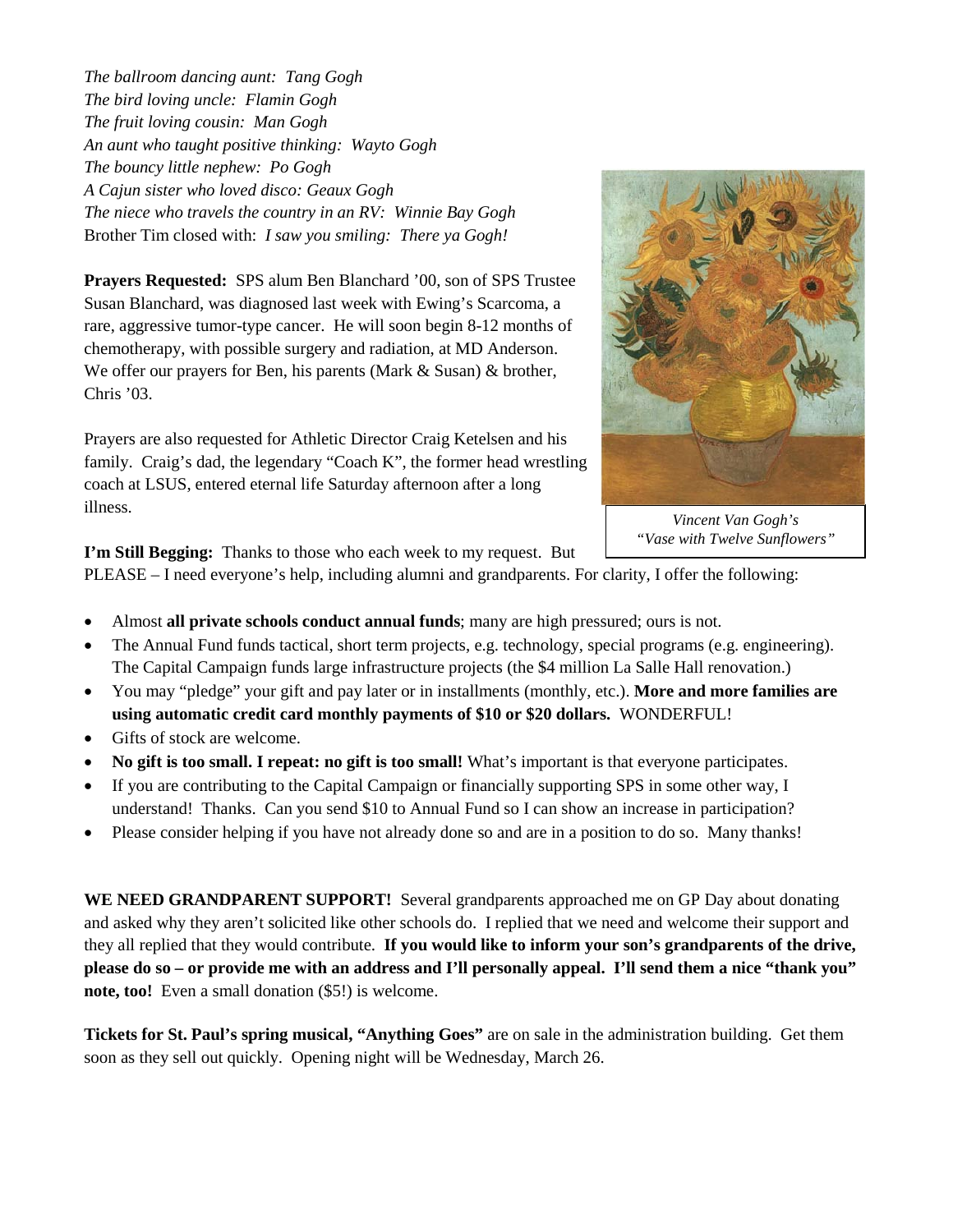**Hair Rule:** With nature sprouting all over, our students' hair seems to be growing a fast rate, too. We are about to embark on "haircut" rule enforcement, so help us by insisting your son conforms to policy.

**Words of Encouragement:** I held my breath as I opened an email last week with the following in the subject line: **Jesuit's Experience at Christian Brothers Relays.** As we have had some "issues" in the past with that school, I was prepared for the worst. Instead, here's what I read:

*I wanted to tell you what an absolutely wonderful time, and most inspiring visit I had at your most beautiful St. Paul's campus, for the Christian Brothers Relays! It all began with the beautiful Mass for the athletes! Wow! That was the first time I have ever been to a Catholic School Sports event, involving other Catholic schools that began with a Mass! It was so touching to see all these young, handsome athletes and coaches from the different schools, worshiping our awesome God, and starting off the event with Him! What a witness to our Catholic faith, and teaching our young people! I would love to see that done more, especially at Jesuit! Whenever I have met any coaches from St. Paul's, they were always so friendly, positive, and excellent coaches, who seemed to really be interested in their boys! Everyone I encountered tonight from St. Paul's were kind, warm, and friendly. Mr, Baumgartner gave a nice introduction, and I could see that he loved being Lasallian. (My three boys were educated by the wonderful Christian Brothers in N.O.) The people in the concessions, and the parents I met greeted us and served with a smile! I met a track coach from Rummel , who said he and his team say this is their favorite relay because of the mass, and that it is such a nice one. Many thanks to St. Paul's for inviting Jesuit! It was an honor to be there! Happy and holy Lent!*

#### **Thank you, again, Coach Al et al for making an email like this possible!**

#### **A Look Ahead**

March 31-Arpil 4 –Founder's Week March 31 – Sophomore Service Day April 1 – Snack Day April 2 - Life Skills Day for Seniors April 4 – Field Day – Periods GA meet in AM April 7-11 – Leadership Week April 7 – Mass SJBDLS April 8 – Principal's Assembly April 9 – Leadership Breakfast April 10 – Guest Speaker April 11 – Assembly Schedule – SC Elections April 14 – Late Start for Faculty Meeting/Challenge Night April 15 – Pack Time April 17 – Easter Holidays begin at 3:00 April 29 – Principal's Assembly May 6 – Pack Time May 7-9 – Senior Exams



*Zachary en route to a record-breaking 4:15.89 victory in the LHSAA DI state indoor championship*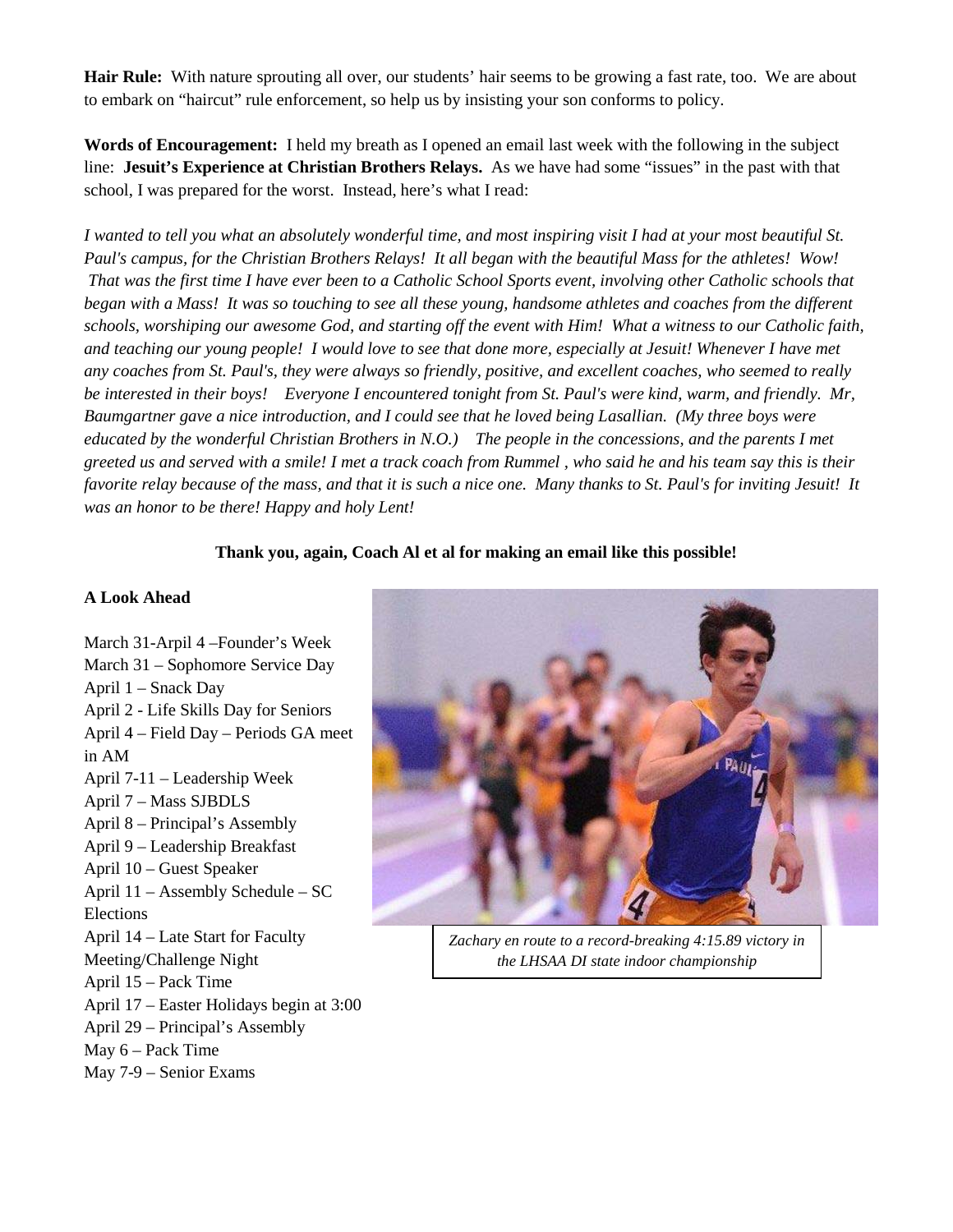Whew! I wore you out again this week!

And even though we've reached the end of March of 2014, I still close with a paraphrase from one of my favorite NPR radio shows (which I'm listening to now as I write and LOLing): well, it's happened again – you've squandered perfectly good time reading my ramblings!

Again, please let me know if there's an issue you would like me to address in my newsletters or a question you think applies to others. Know of my prayer for you and your family, especially as we march forward through 2014! Again, thanks for being part of the 2013-14 edition of Saint Paul's!

Brother Ray Bulliard, FSC Welcoming Spring as the  $17<sup>th</sup>$  Christian Brother President/Principal of Saint Paul's School



**Quality education, inclusive community, respect for all, concern for the poor & social justice, faith in God's presence – Lasallian Core Principles much needed in today's world!**

# **Saint Paul's School 2014-15 School Year Calendar for Saint Paul's School**

# **This NEXT Year's Calendar, not this year's! It's for those of you who plan early – unlike me!**

| New Teacher Meeting                                                |
|--------------------------------------------------------------------|
| <b>All Faculty Meetings</b>                                        |
| School Opens with full day of instruction                          |
| New Parent Reception and Information Meeting (6:30)                |
| Senior March through the Arch, Breakfast, Unity Day, Ring Ceremony |
| Senior Ring Holiday                                                |
| Labor Day Holiday                                                  |
| Parent - Teacher Mini Schedule Night (6:30)                        |
| End of First Quarter; 11:00 am dismissal                           |
| Grandparents' Day begins at 11:30                                  |
| <b>Thanksgiving Holidays</b>                                       |
| Classes resume from Holiday                                        |
| Parent-Teacher Conferences 5-7                                     |
| Semester Exams                                                     |
| Christmas Holidays begin at 11:00 following exams                  |
| Classes resume & Second Semester begins                            |
|                                                                    |

Wed-Fri, Jan 07-09 Senior Retreat